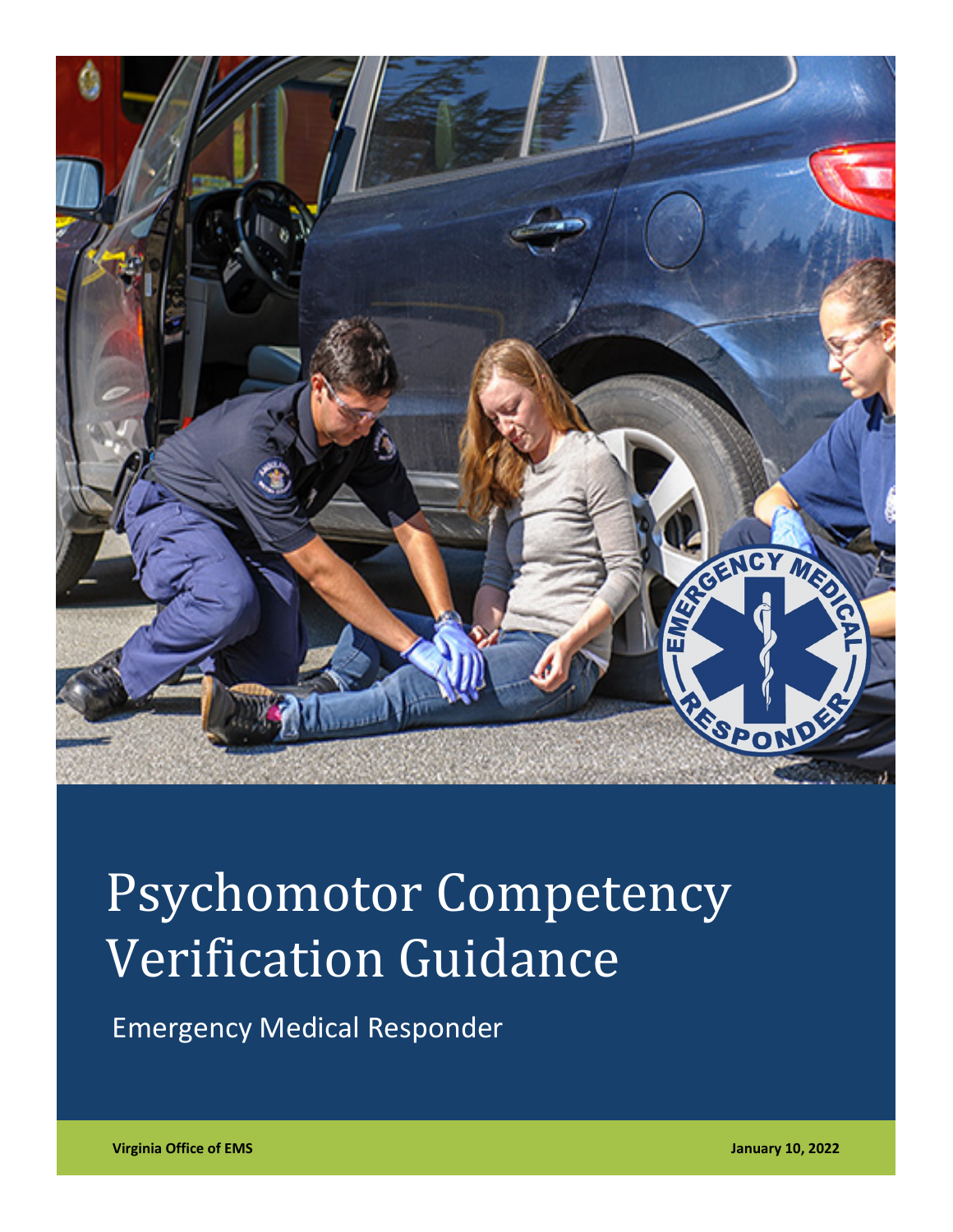

EMR

### **Background**

The Office of EMS Management Team has suspended indefinitely BLS psychomotor testing pending decisions by the Training & Certification and Medical Direction Committees. Use of this form, TR.999, will serve as the verification of competency until further notice.

With so many unknown factors in the months ahead and the amount of advanced planning and commitment required to hold a CTS, we determined cancellation to be in the best interest of the health, safety and well‐ being of all participants.

The following requirements must be met for all BLS programs announced from May 1, 2020 until further notice.

### **First & Last Class Paperwork**

First Class Paperwork can be completed, if necessary, electronically through real-time web-based video or audio only call making use of any number of currently available platforms such as WebEX, GoToMeeting, GoToWebinar or Zoom. A version of the necessary state forms required for BLS First Class and Last Class Paperwork can be found at the link below. This paperwork now makes use of Adobe Fillable forms for ease of implementation.

https://www.vdh.virginia.gov/emergency‐medical‐services/covid‐19‐documents‐and‐downloads/

### **Course Schedule**

The Course Coordinator shall submit a detailed Course Schedule to Tracie Jones (tracie.jones@vdh.virginia.gov) as soon as possible after the course is approved. This course schedule should contain all class meeting times, dates, locations and subject matter to be covered. Tracie will maintain a copy of this schedule on file for use by OEMS staff members for unannounced visits to ensure all polices and procedures set forth in this document and in TPAM Policy T‐1445 are being met.

### **Terminal Competency Psychomotor Exam**

Program shall schedule a terminal competency psychomotor examination that will allow the Program Director and Medical Director to validate entry level psychomotor competency. It may be conducted in a fashion similar to testing previously conducted at a Consolidated Test Site or through competency based critical

#### **Virginia Office of Emergency Medical Services**

1041 Technology Park Drive Glen Allen, VA 23059 804-888-9120 http://www.vdh.virginia.gov/emergency-medical-services/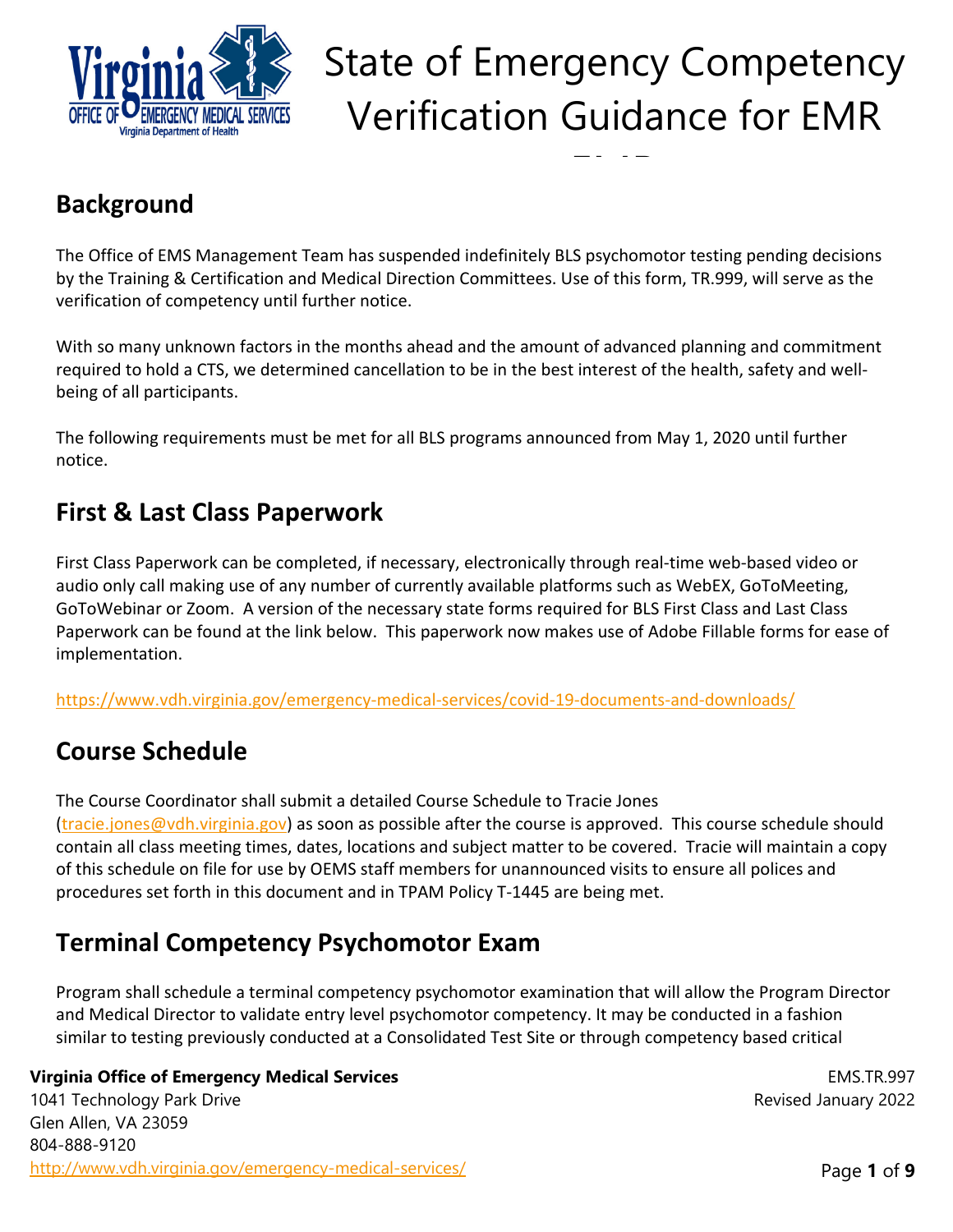

thinking scenarios as approved by the Program Medical Director. Whenever possible, your students should be evaluated by other Education Coordinators that were not part of the program, or had very little involvement, in order to ensure an objective evaluation.

This exam shall be scheduled at the end of the program and the date(s) for this examination must be listed on the Course Schedule in order for a member of the Office of EMS to be able to stop by and verify it is being conducted.

### **Field and Clinical Requirements for EMT Programs (T‐1445)**

State and regional Medical Directors have reiterated, as late as August 12, 2020, the importance of students in initial certification programs successfully completing and meeting all field and clinical requirements as specified for all certification programs. Educators and Program Directors conducting initial certification programs during

COVID‐19 are expected to seek out all possibilities to ensure students are able to meet all field and clinical requirements until further notice. If an educator or Program Director has exhausted all possibilities for field and clinical sites for their students and they are unable to secure sites due to COVID‐19 limitations or restrictions, then the educator or Program Director shall:

- 1. Secure an attestation statement from each site indicating that they will not allow access to their facility for your students due to COVID‐19 limitations or restrictions.
	- a. The attestation statement must include signatures (physical or electronic) from the educator, the field or clinical site representative and the program Medical Director.
	- b. A sample attestation statement can be found here: https://www.vdh.virginia.gov/content/uploads/sites/23/2020/08/TR‐901‐Field‐Clinical‐ Attestation‐Statement‐Electronic‐Signature‐8‐17‐20.pdf.
- 2. Once attestation statements have been received for all sites, the educator or Program Director can then allow field and/or clinical competencies to be conducted with the students using programmed patients and/or advanced simulation scenarios until you are comfortable that the student is satisfactorily competent.
	- a. Field and/or clinical competency stations should limit the number of people in contact with one another in compliance with social distancing guidelines.
	- b. Screening of all students and staff is required before ANY in‐person meetings with them using form TR-900 – Student Screening Log. Maintain the screening log along with TR-06 – Course Roster.
	- c. Maintain social distancing requirements of six (6) feet of separation to the best of your ability.

#### **Virginia Office of Emergency Medical Services**

1041 Technology Park Drive Glen Allen, VA 23059 804-888-9120 http://www.vdh.virginia.gov/emergency-medical-services/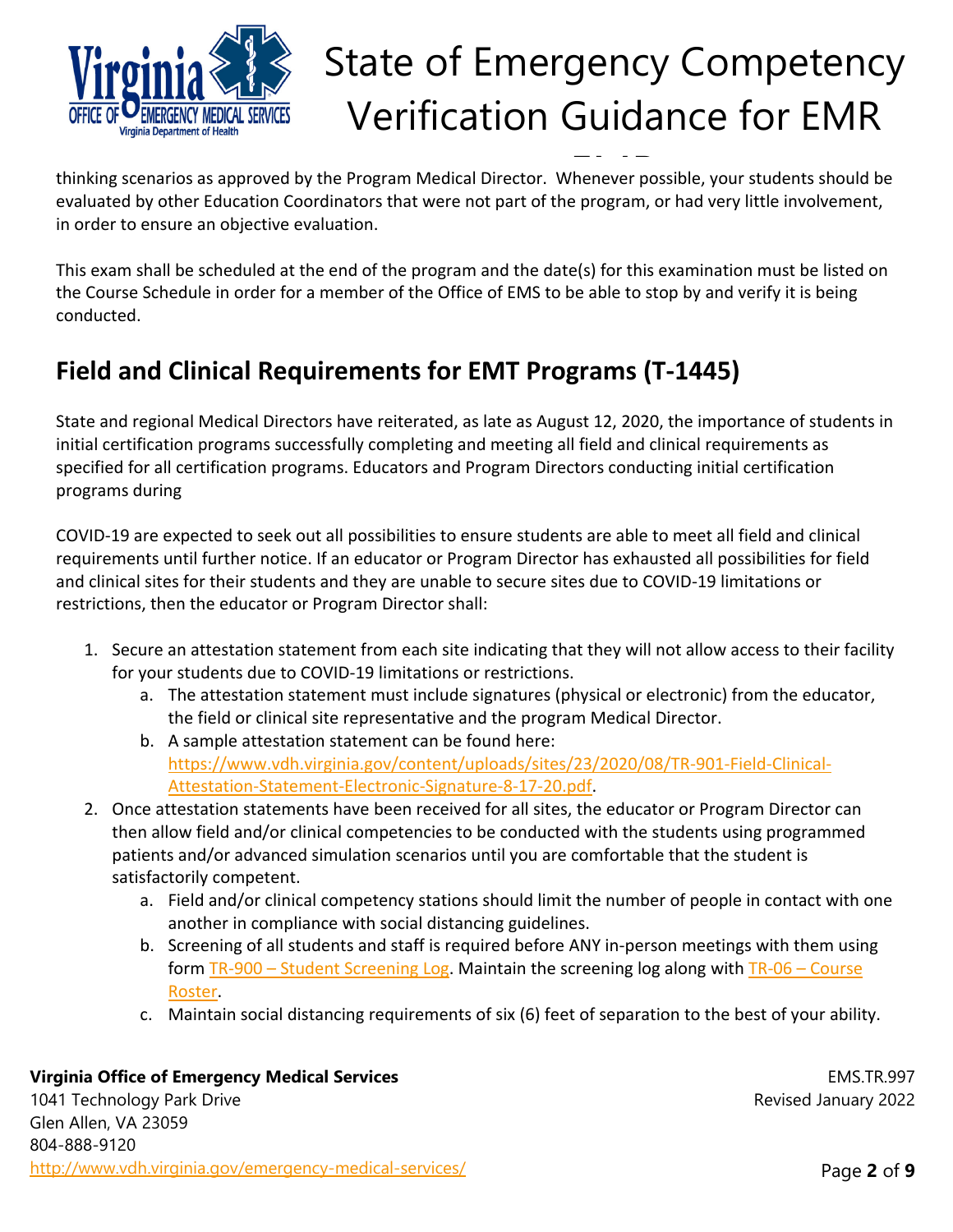

- d. ANY face-to-face field and/or clinical competency stations sessions that require being less than six (6) feet apart shall use adequate PPE to ensure all involved are protected to the highest degree possible.
- 3. Attestation statements are required to be maintained by the educator with their course files.

### **BLS Certification Testing – State and National Registry**

### **Cognitive Exams**

- Standard National Registry cognitive exams are taken at Pearson VUE Test Centers.
	- o The National Registry together with Pearson VUE has developed a Pearson VUE Testing Center online locator tool to enable candidates to search for open cognitive examination seats without the need for an Authorization To Test (ATT) letter.
	- o https://wsr.pearsonvue.com/testtaker/registration/SelectExamPage/NREMT?conversationId=1 218760
- The National Registry has implemented the use of Pearson OnVUE Testing remotely proctored cognitive exams the BLS candidates during the COVID‐19 pandemic. For candidates who are unable to access testing at a Pearson Test Center due to lack of available seats, they can begin using Pearson OnVUE. Please direct your candidates to learn more about Pearson OnVUE Remote Proctored Exams by visiting: https://home.pearsonvue.com/nremt/onvue
	- $\circ$  Pearson OnVUE remote proctoring will be temporary, however the National Registry is planning to implement a more permanent remote proctoring solution in 2021.
	- o Once a candidate sits for and passes the National Registry Cognitive Exam, they will be issued a full National Registry and full Virginia certification.

### **Virginia Psychomotor Exam**

- The Office of EMS Management Team has suspended indefinitely BLS psychomotor testing pending decisions by the Training & Certification and Medical Direction Committees. Use of this form, TR.999, will serve as the verification of competency until further notice.
	- o OEMS determined cancellation to be in the best interest of the health, safety and well‐being of all participants.

Questions? Please contact Debbie Akers at deborah.t.akers@vdh.virginia.gov.

#### **Virginia Office of Emergency Medical Services**

1041 Technology Park Drive Glen Allen, VA 23059 804-888-9120 http://www.vdh.virginia.gov/emergency-medical-services/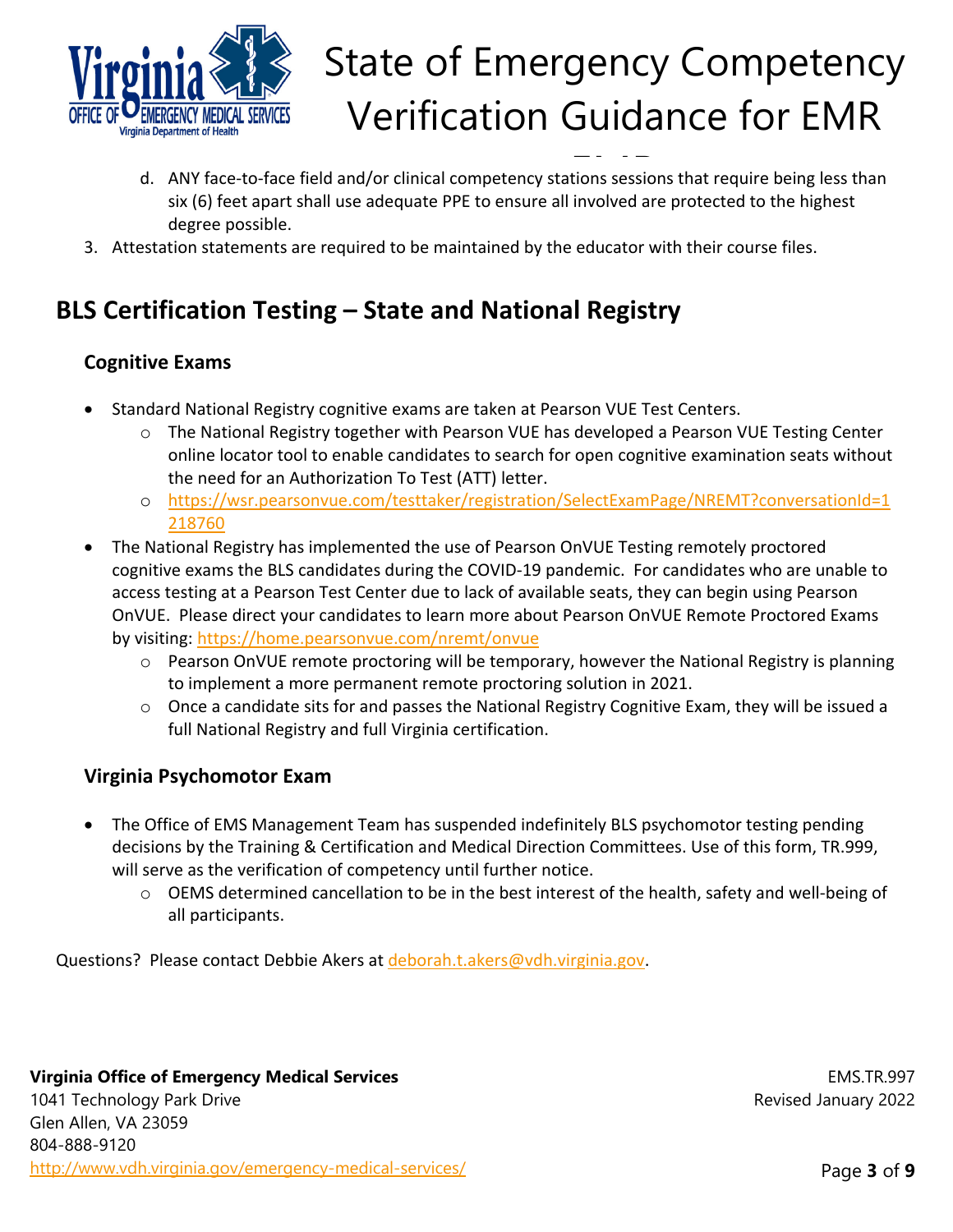

### **EMR Competency Verification in Lieu of Consolidated Testing**

As a certified Education Coordinator in the Commonwealth of Virginia, I am submitting this form verifying that the students listed below are deemed competent by me and meet all the requirements of Virginia Office of EMS Regulation 12‐VAC5‐31‐1435, 1439 and 1453 and policies in the Training Program Administration Manual.

Acknowledging that Consolidated Test Sites have been cancelled indefinitely, I,

\_\_\_\_\_\_\_\_\_\_\_\_\_\_\_\_\_\_\_\_\_\_\_\_\_\_\_\_\_\_\_\_\_\_\_\_\_\_\_, hereby certify that this course and the EMT competencies listed below were taught to the students listed below and that by submission of this form to the Virginia Office of EMS, I confirm that these students are competent in these skills and should be considered to be exempt from the Virginia Psychomotor Exam under TPAM Policy T‐1445.

I further attest that all information submitted on this form is accurate and truthful per the guidelines for this course.

\_\_\_\_\_\_\_\_\_\_\_\_\_\_\_\_\_\_\_\_\_\_\_\_\_\_\_\_\_\_\_\_ \_\_\_\_\_\_\_\_\_\_\_\_\_\_\_\_\_\_\_\_\_\_\_\_\_\_\_\_\_\_\_\_\_\_ \_\_\_\_\_\_\_\_\_\_\_\_\_\_\_\_\_\_\_

| <b>Education Coordinator Printed Name</b> | Signature | Date |  |
|-------------------------------------------|-----------|------|--|
| <b>OMD Printed Name</b>                   | Signature | Date |  |
|                                           |           |      |  |

This form MUST be submitted to the Virginia Office of EMS with official signatures.

ATTN: Debbie Akers (deborah.t.akers@vdh.virginia.gov).

#### **Virginia Office of Emergency Medical Services**

1041 Technology Park Drive Glen Allen, VA 23059 804-888-9120 http://www.vdh.virginia.gov/emergency-medical-services/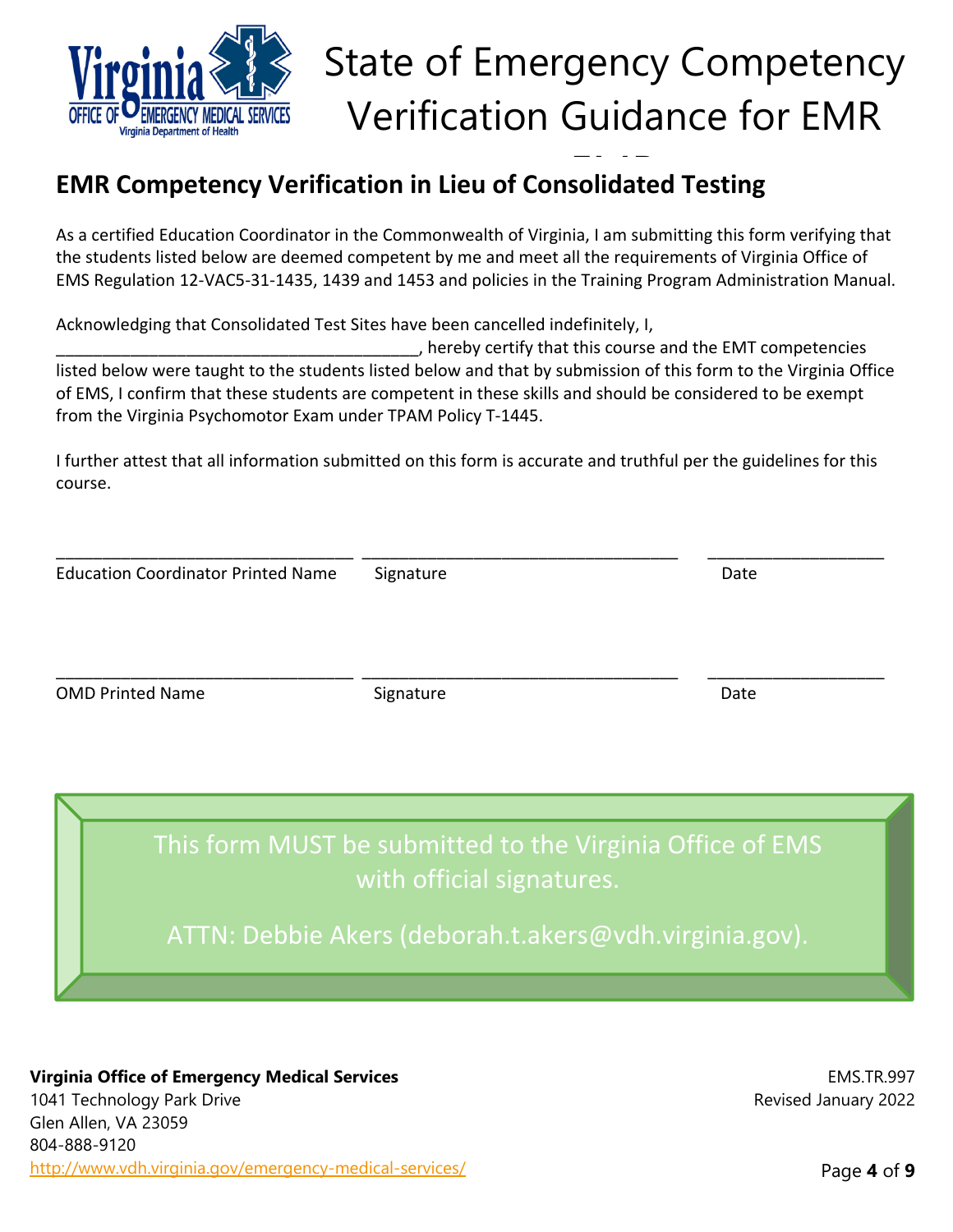

| <b>Preparatory Competencies</b>        |                                                                                               |  |
|----------------------------------------|-----------------------------------------------------------------------------------------------|--|
| Demonstrates the ability to correctly: |                                                                                               |  |
| <b>P1</b>                              | Select, don, doff and properly/safely discard PPE                                             |  |
| <b>P2</b>                              | Determine a patient's level of consciousness                                                  |  |
| <b>P3</b>                              | Assess a patient for a patent airway                                                          |  |
| <b>P4</b>                              | Assess a patient for breathing and provide depth, rate, quality                               |  |
| <b>P5</b>                              | Acquire a pulse and provide rate, rhythm, and strength                                        |  |
| <b>P6</b>                              | Assess the skin color, temp, and moisture, turgor and external bleeding                       |  |
| <b>P7</b>                              | Assess capillary refill                                                                       |  |
| P <sub>8</sub>                         | Assess the pupils as to equality, size, reactivity, accommodation                             |  |
| P <sub>9</sub>                         | Obtain an automated blood pressure                                                            |  |
| <b>P10</b>                             | Obtain a manual blood pressure                                                                |  |
| <b>P11</b>                             | Obtain a SAMPLE history                                                                       |  |
| <b>P12</b>                             | *Operate a stretcher                                                                          |  |
| <b>P13</b>                             | *Operate a stair chair                                                                        |  |
| <b>P14</b>                             | *Provide proper patient lifting and moving techniques                                         |  |
| <b>P15</b>                             | Perform a simulated, organized, concise radio transmission (lab setting)                      |  |
| P16                                    | Perform patient report that would be given to staff at receiving transport unit (lab setting) |  |
| P17                                    | Complete pre-hospital care report (lab setting)                                               |  |

| <b>Airway Oxygen &amp; Ventilation Competencies</b><br>Demonstrates the ability to correctly: |                                                                  |  |
|-----------------------------------------------------------------------------------------------|------------------------------------------------------------------|--|
| A <sub>1</sub>                                                                                | Perform head tilt, chin-lift maneuver                            |  |
| A <sub>2</sub>                                                                                | Perform a jaw thrust maneuver                                    |  |
| A <sub>3</sub>                                                                                | Perform upper airway suctioning using soft/rigid suction devices |  |
| A4                                                                                            | Assemble and operate an oxygen tank                              |  |
|                                                                                               |                                                                  |  |

#### **Virginia Office of Emergency Medical Services**

1041 Technology Park Drive Glen Allen, VA 23059 804-888-9120 http://www.vdh.virginia.gov/emergency-medical-services/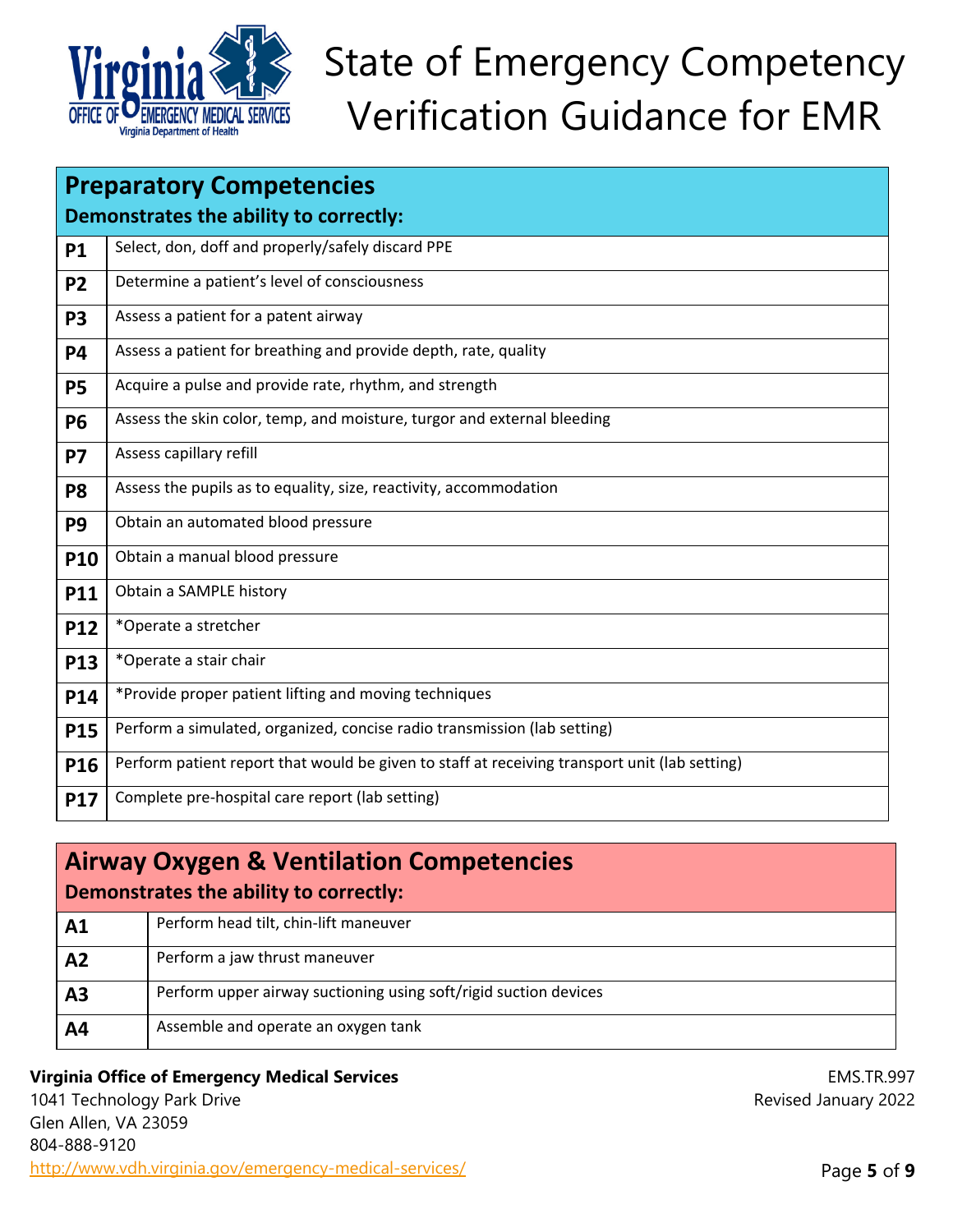

| <b>Airway Oxygen &amp; Ventilation Competencies</b><br>Demonstrates the ability to correctly: |                                                                 |  |
|-----------------------------------------------------------------------------------------------|-----------------------------------------------------------------|--|
| <b>A5</b>                                                                                     | Ventilate using a BVM at the appropriate rate                   |  |
| A6                                                                                            | Ventilate patient with a stoma                                  |  |
| <b>A7</b>                                                                                     | Insert an OP airway during an airway                            |  |
| <b>A8</b>                                                                                     | Insert a NP airway during an airway                             |  |
| A9                                                                                            | Use a non-rebreather and adjust oxygen flow requirements needed |  |
| A10                                                                                           | Use a nasal cannula and adjust oxygen flow requirements needed  |  |
| A11                                                                                           | Use and interpret pulse oximetry                                |  |

| <b>Medical, Behavioral &amp; OB/GYN Competencies</b><br>Demonstrates the ability to correctly: |                                    |  |
|------------------------------------------------------------------------------------------------|------------------------------------|--|
| M1                                                                                             | Administer oral medication         |  |
| M <sub>2</sub>                                                                                 | Apply and obtain a 12 lead ECG     |  |
| M <sub>3</sub>                                                                                 | Perform blood glucose monitoring   |  |
| M <sub>4</sub>                                                                                 | Assist with a normal delivery      |  |
| M <sub>5</sub>                                                                                 | Assist with a complicated delivery |  |

| <b>Trauma Competencies</b><br>Demonstrates the ability to correctly: |                                              |  |
|----------------------------------------------------------------------|----------------------------------------------|--|
| <b>T1</b>                                                            | Perform hemorrhage control - direct pressure |  |
| T <sub>2</sub>                                                       | Perform hemorrhage control - tourniquet      |  |
| T <sub>3</sub>                                                       | Perform hemorrhage control - wound packing   |  |
| <b>T4</b>                                                            | Provide care for eye injuries                |  |
| T <sub>5</sub>                                                       | Provide care for epistaxis                   |  |

#### **Virginia Office of Emergency Medical Services**

1041 Technology Park Drive Glen Allen, VA 23059 804-888-9120 http://www.vdh.virginia.gov/emergency-medical-services/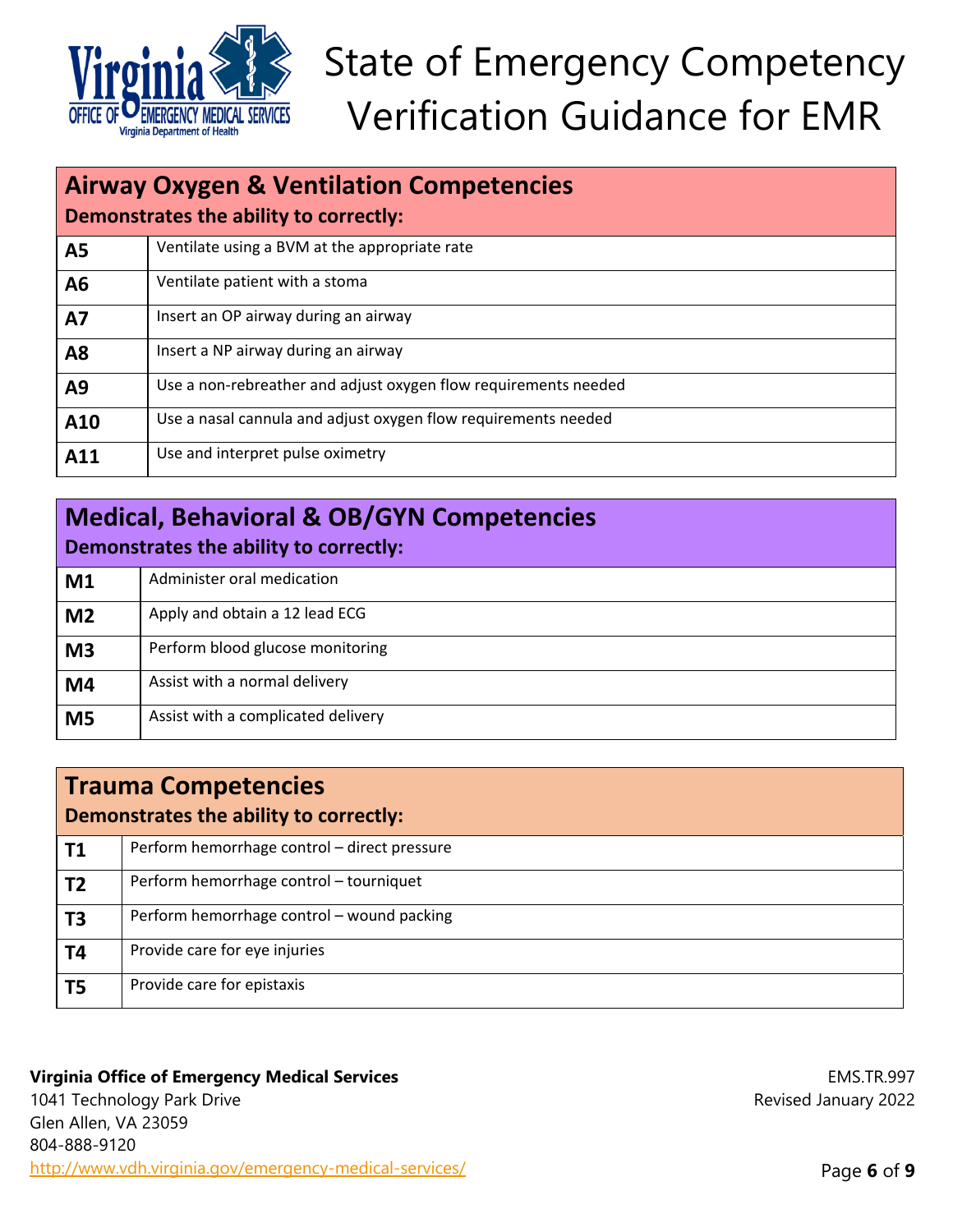

### **Trauma Competencies Demonstrates the ability to correctly:**

| T <sub>6</sub>  | Provide care for an open neck wound                                  |
|-----------------|----------------------------------------------------------------------|
| <b>T7</b>       | Provide care for an open chest wound                                 |
| T <sub>8</sub>  | Provide care for an open abdominal wounds                            |
| T <sub>9</sub>  | Provide care for an open junctional injury                           |
| <b>T10</b>      | Provide care for an impaled object                                   |
| T11             | Provide care for a patient with an amputation and the amputated part |
| T <sub>12</sub> | Provide care for a patient with burns                                |
| T <sub>13</sub> | Perform immobilization of a long bone - traction                     |
| T14             | Perform immobilization of a long bone - rigid                        |
| <b>T15</b>      | Perform immobilization of a long bone - soft                         |
| T <sub>16</sub> | Perform immobilization of a joint - pillow                           |
| <b>T17</b>      | Perform immobilization of a joint - sling & swathe                   |
| <b>T18</b>      | Perform immobilization of a joint - rigid                            |
| T <sub>19</sub> | Provide care for a patient with a suspected hip/pelvis fracture      |
| T20             | *Perform emergency moves for endangered patients                     |
| T21             | Manage a patient with a helmet                                       |

#### **Virginia Office of Emergency Medical Services**

1041 Technology Park Drive Glen Allen, VA 23059 804-888-9120 http://www.vdh.virginia.gov/emergency-medical-services/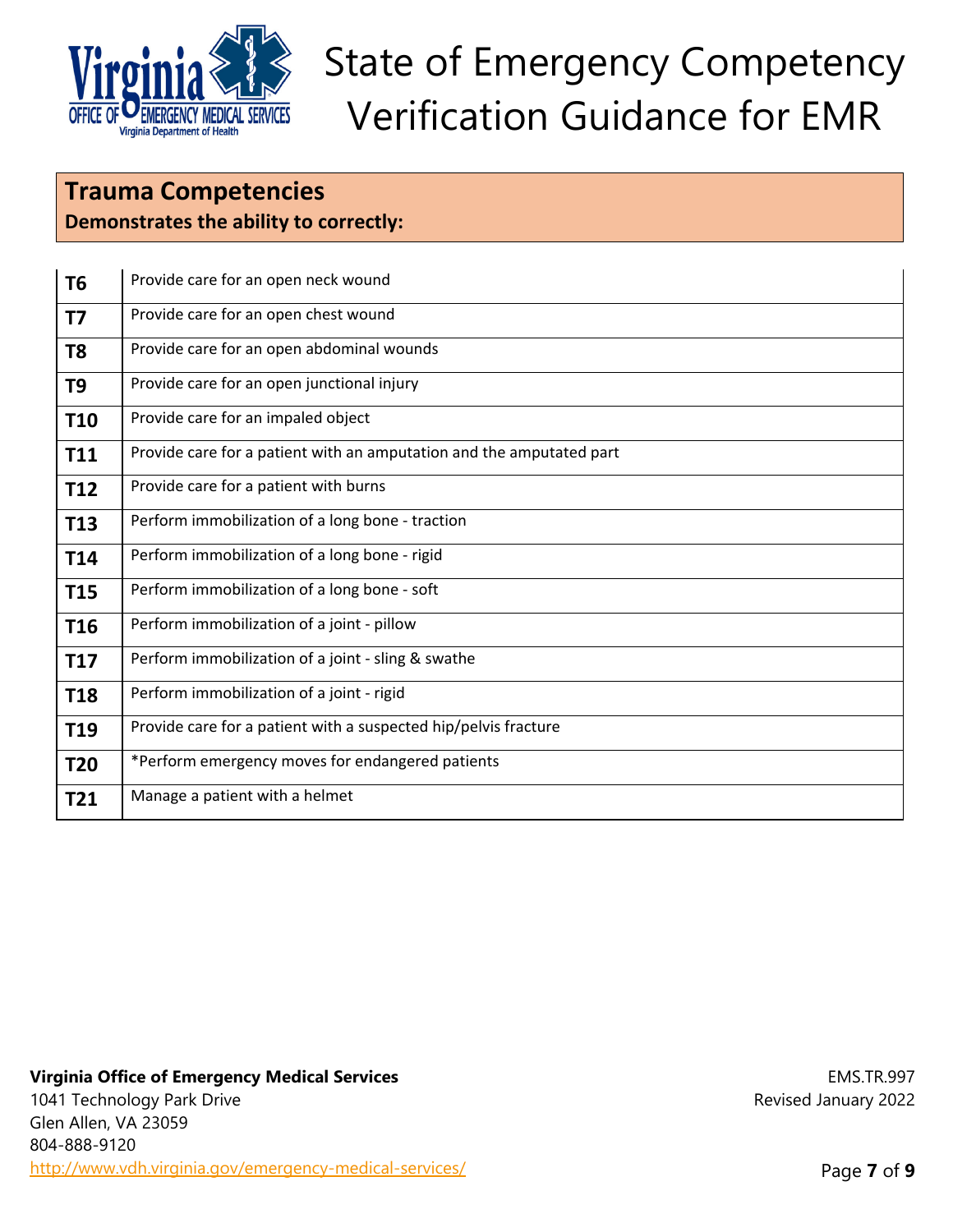

## Competency Verification Form for EMR

| <b>Course Name:</b><br>Date: |                                                                        |                      |                                        |                                                 |
|------------------------------|------------------------------------------------------------------------|----------------------|----------------------------------------|-------------------------------------------------|
|                              |                                                                        |                      |                                        | MM / DD / YYYY                                  |
|                              | <b>Course Number:</b><br>Do not place on roster until after the class. | <b>Master Topic:</b> | <b>Course Type:</b>                    | <b>EMR</b>                                      |
|                              | <b>Initial Program:</b>                                                |                      |                                        |                                                 |
| #                            | <b>Name</b>                                                            | <b>Virginia EMS#</b> | Competent?                             | <b>Education Coordinator</b><br><b>Initials</b> |
| 01                           | PRINT                                                                  |                      | $\Box$ Yes $\Box$ No                   |                                                 |
| 02                           |                                                                        |                      | $\Box$ Yes $\Box$<br>No                |                                                 |
| 03                           |                                                                        |                      | $\Box$ Yes $\Box$<br>No                |                                                 |
| 04                           |                                                                        |                      | $\Box$ Yes $\Box$<br>No                |                                                 |
| 05                           |                                                                        |                      | $\square$ Yes<br>No<br>$\Box$          |                                                 |
| 06                           |                                                                        |                      | $\Box$ Yes<br><b>No</b><br>$\Box$      |                                                 |
| 07                           |                                                                        |                      | $\Box$ Yes $\Box$ No                   |                                                 |
| 08                           |                                                                        |                      | $\square$ Yes<br>No<br>$\perp$         |                                                 |
| 09                           |                                                                        |                      | $\Box$ Yes $\Box$<br>No                |                                                 |
| 10                           |                                                                        |                      | $\Box$ Yes $\Box$<br>No                |                                                 |
| 11                           |                                                                        |                      | $\sqsupset$ Yes<br>No<br>$\perp$       |                                                 |
| 12                           |                                                                        |                      | <b>No</b><br>$\sqsupset$ Yes<br>$\Box$ |                                                 |
| 13                           |                                                                        |                      | $\Box$ Yes $\Box$<br>No                |                                                 |
| 14                           |                                                                        |                      | $\Box$ Yes $\Box$ No                   |                                                 |
| 15                           |                                                                        |                      | $\square$ Yes $\square$ No             |                                                 |
| 16                           |                                                                        |                      | $\square$ Yes $\square$ No             |                                                 |
| 17                           |                                                                        |                      | $\square$ Yes $\square$ No             |                                                 |

#### **Virginia Office of Emergency Medical Services**

1041 Technology Park Drive Glen Allen, VA 23059 804-888-9120 http://www.vdh.virginia.gov/emergency-medical-services/